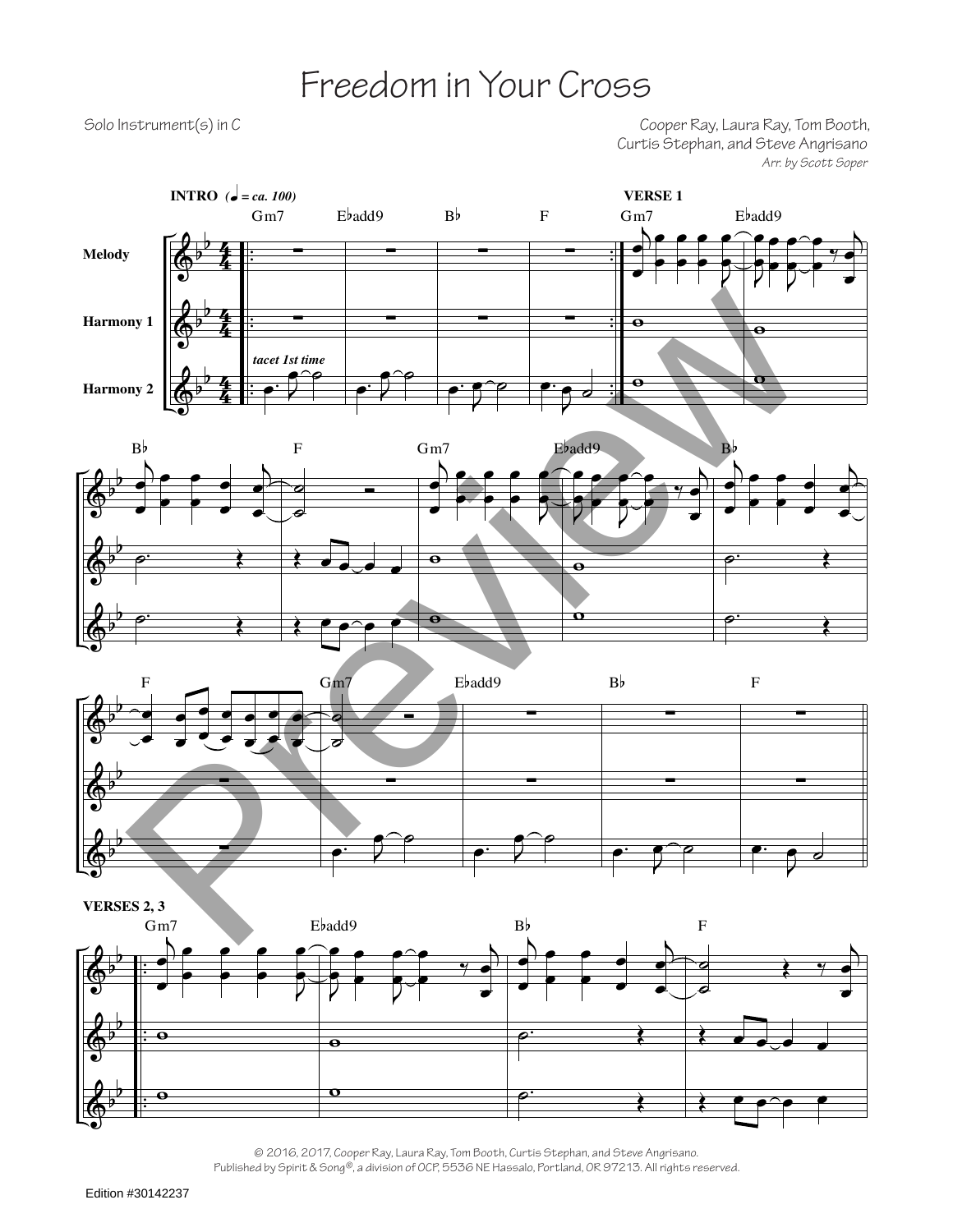## FREEDOM IN YOUR CROSS (Solo Instrument(s) in C), pg. 2 of 3